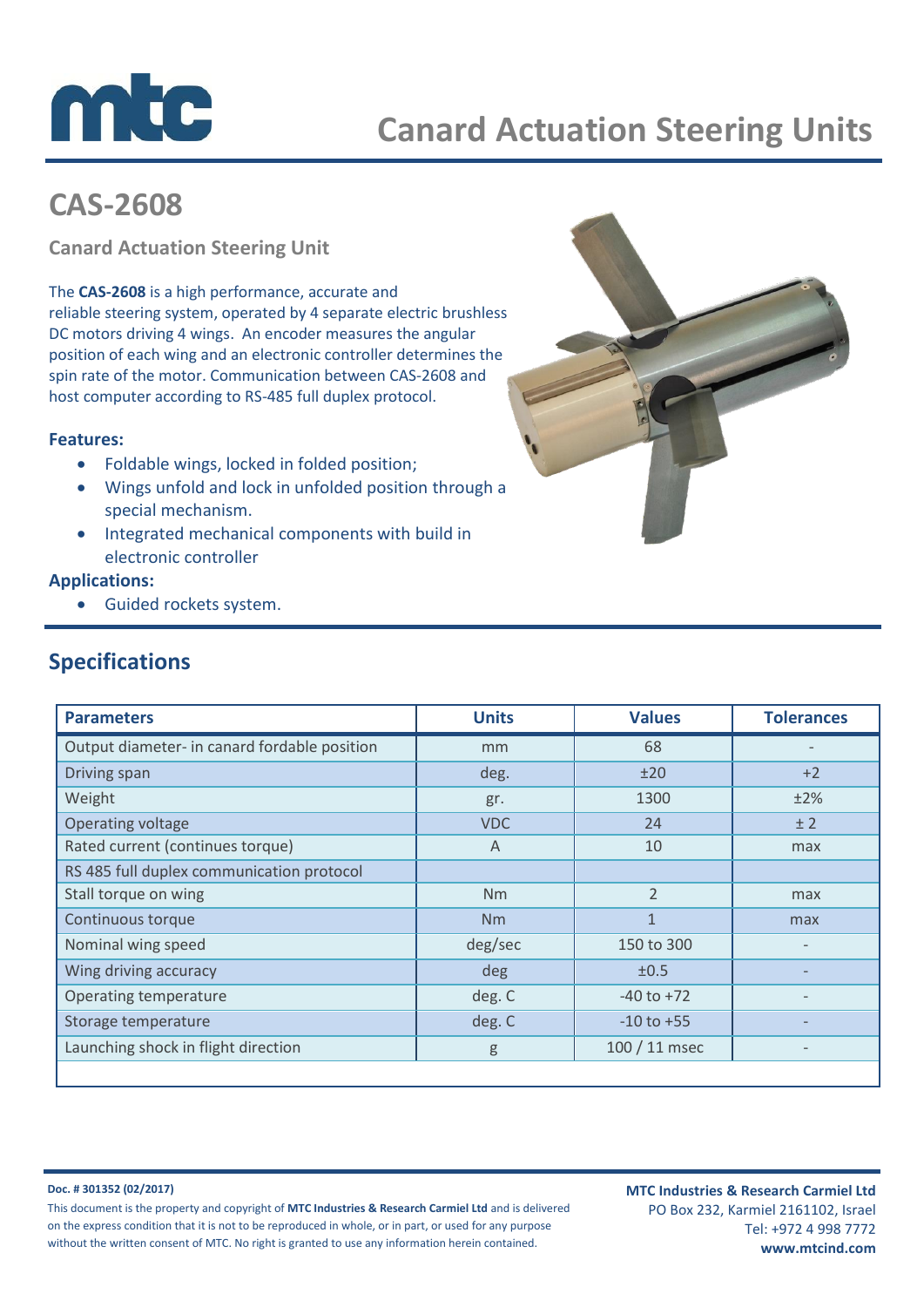

## **CAS-2608 (continued)**

### **Drawing**



#### **Doc. # 301352 (02/2017)**

This document is the property and copyright of **MTC Industries & Research Carmiel Ltd** and is delivered on the express condition that it is not to be reproduced in whole, or in part, or used for any purpose without the written consent of MTC. No right is granted to use any information herein contained.

**MTC Industries & Research Carmiel Ltd** PO Box 232, Karmiel 2161102, Israel Tel: +972 4 998 7772 **www.mtcind.com**